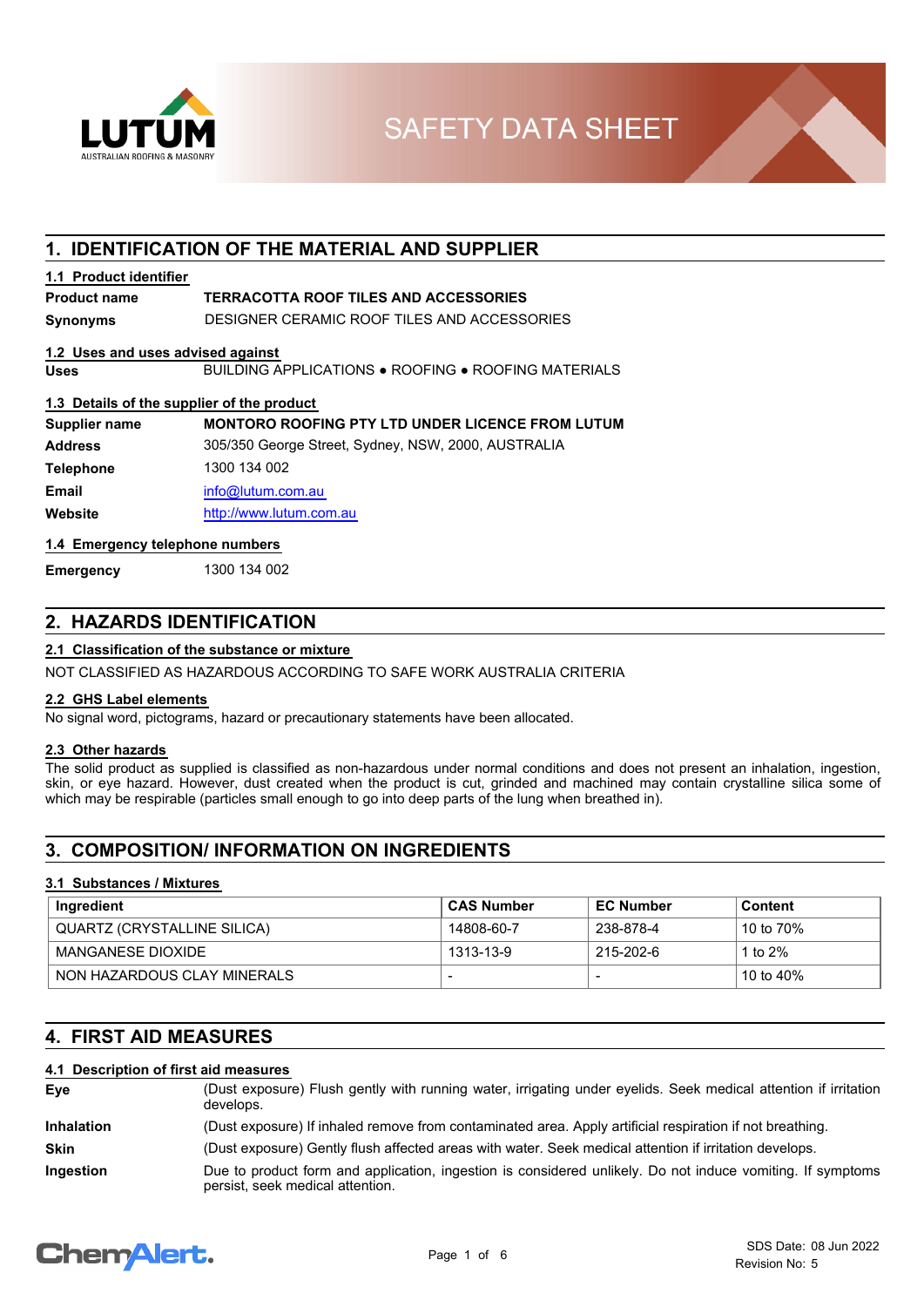**First aid facilities** Eye wash facilities and safety shower should be available, particularly when dust is generated.

## **4.2 Most important symptoms and effects, both acute and delayed**

This product may present a hazard if cut or drilled with dust generation. CAUTION: Repeated exposure to dust may cause lung fibrosis (silicosis).

## **4.3 Immediate medical attention and special treatment needed**

Treat symptomatically.

## **5. FIRE FIGHTING MEASURES**

### **5.1 Extinguishing media**

Use an extinguishing agent suitable for the surrounding fire.

## **5.2 Special hazards arising from the substance or mixture**

Non flammable. May evolve toxic gases if strongly heated.

## **5.3 Advice for firefighters**

No fire or explosion hazard exists.

## **5.4 Hazchem code**

None allocated.

## **6. ACCIDENTAL RELEASE MEASURES**

#### **6.1 Personal precautions, protective equipment and emergency procedures**

Wear Personal Protective Equipment (PPE) as detailed in section 8 of the SDS.

## **6.2 Environmental precautions**

Prevent product from entering drains and waterways.

#### **6.3 Methods of cleaning up**

If dust is generated during the fabrication process, use a high efficiency particulate air (HEPA) filter vacuum system or dampen the dusts, and sweep wet material for disposal. Do not sweep dry material.

#### **6.4 Reference to other sections**

See Sections 8 and 13 for exposure controls and disposal.

# **7. HANDLING AND STORAGE**

## **7.1 Precautions for safe handling**

Before use carefully read the product label. Use of safe work practices are recommended to avoid eye or skin contact and inhalation. Observe good personal hygiene, including washing hands before eating. Prohibit eating, drinking and smoking in contaminated areas.

#### **7.2 Conditions for safe storage, including any incompatibilities**

Ensure material is adequately labelled and protected from physical damage. Avoid generating dust.

#### **7.3 Specific end uses**

No information provided.

# **8. EXPOSURE CONTROLS / PERSONAL PROTECTION**

## **8.1 Control parameters**

## **Exposure standards**

| Ingredient                          | Reference         | <b>TWA</b> |                   | <b>STEL</b>       |                   |
|-------------------------------------|-------------------|------------|-------------------|-------------------|-------------------|
|                                     |                   | ppm        | mq/m <sup>3</sup> | ppm               | mq/m <sup>3</sup> |
| Manganese, dust & compounds (as Mn) | SWA <b>IAUS</b> I | --         |                   | $- -$             | $- -$             |
| Manganese, fume (as Mn)             | SWA <b>IAUS</b> I | $- -$      |                   | $\qquad \qquad$   |                   |
| Quartz (respirable dust)            | SWA <b>IAUS</b>   | --         | 0.05              | $\hspace{0.05cm}$ | $- -$             |

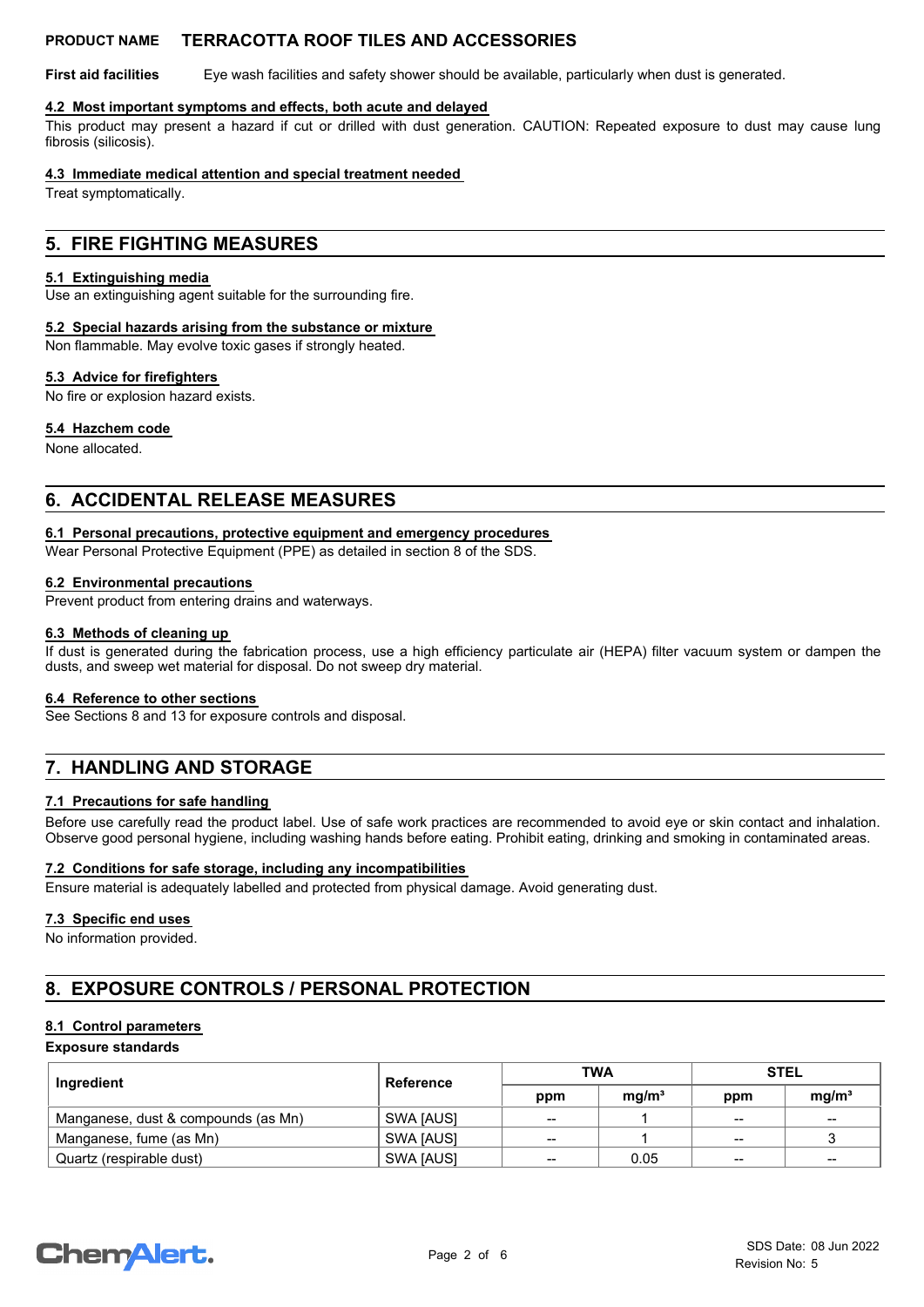## **Biological limits**

No biological limit values have been entered for this product.

#### **8.2 Exposure controls**

Avoid inhalation. Use in well ventilated areas. Where an inhalation risk exists, mechanical extraction ventilation is recommended. Wet where possible. Maintain dust levels below the recommended exposure standard. **Engineering controls**

## **PPE**

| Eye / Face         | If cutting or sanding with potential for dust generation, wear dust-proof goggles.                                    |  |  |
|--------------------|-----------------------------------------------------------------------------------------------------------------------|--|--|
| <b>Hands</b>       | Wear leather or cotton gloves.                                                                                        |  |  |
| <b>Body</b>        | Not required under normal conditions of use.                                                                          |  |  |
| <b>Respiratory</b> | If cutting or sanding with potential for dust generation, wear, at a minimum, a Class P2 (Particulate)<br>respirator. |  |  |



# **9. PHYSICAL AND CHEMICAL PROPERTIES**

## **9.1 Information on basic physical and chemical properties**

| <b>Appearance</b>                | <b>SOLID</b>         |
|----------------------------------|----------------------|
| Odour                            | <b>SLIGHT ODOUR</b>  |
| <b>Flammability</b>              | NON FI AMMABI F      |
| <b>Flash point</b>               | <b>NOT RELEVANT</b>  |
| <b>Boiling point</b>             | NOT AVAILABLE        |
| <b>Melting point</b>             | <b>NOT AVAILABLE</b> |
| <b>Evaporation rate</b>          | <b>NOT AVAILABLE</b> |
| рH                               | <b>NOT AVAILABLE</b> |
| <b>Vapour density</b>            | <b>NOT AVAILABLE</b> |
| <b>Relative density</b>          | NOT AVAILABLE        |
| <b>Solubility (water)</b>        | <b>INSOLUBLE</b>     |
| Vapour pressure                  | <b>NOT AVAILABLE</b> |
| <b>Upper explosion limit</b>     | <b>NOT RELEVANT</b>  |
| Lower explosion limit            | <b>NOT RELEVANT</b>  |
| <b>Partition coefficient</b>     | <b>NOT AVAILABLE</b> |
| <b>Autoignition temperature</b>  | <b>NOT AVAILABLE</b> |
| <b>Decomposition temperature</b> | <b>NOT AVAILABLE</b> |
| Viscosity                        | <b>NOT AVAILABLE</b> |
| <b>Explosive properties</b>      | <b>NOT AVAILABLE</b> |
| <b>Oxidising properties</b>      | <b>NOT AVAILABLE</b> |
| Odour threshold                  | <b>NOT AVAILABLE</b> |

# **10. STABILITY AND REACTIVITY**

#### **10.1 Reactivity**

Carefully review all information provided in sections 10.2 to 10.6.

### **10.2 Chemical stability**

Stable under recommended conditions of storage.

## **10.3 Possibility of hazardous reactions**

Polymerization is not expected to occur.

## **10.4 Conditions to avoid**

Avoid heat, sparks, open flames and other ignition sources.

## **10.5 Incompatible materials**

Incompatible with strong acids (e.g. hydrochloric acid).

# **ChemAlert.**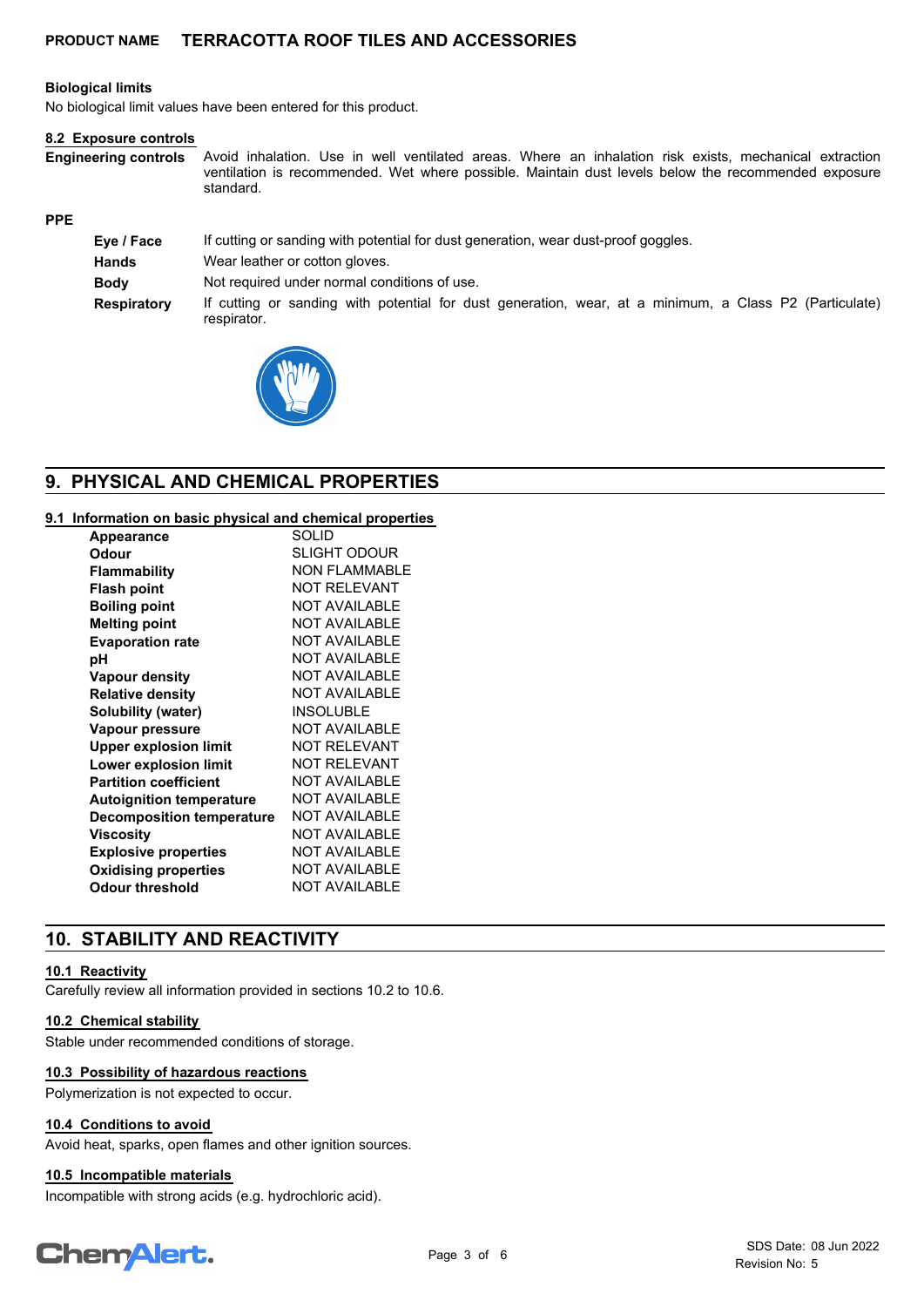### **10.6 Hazardous decomposition products**

May evolve toxic gases if heated to decomposition.

# **11. TOXICOLOGICAL INFORMATION**

## **11.1 Information on toxicological effects**

**Acute toxicity** This product is expected to be of low toxicity. Ingestion is considered unlikely due to product form.

**Information available for the ingredients:**

| Ingredient                  |                                                                                                                                                                                                                                                                                                                                                                                                                                                                           | Oral LD50                                                    | <b>Dermal LD50</b> | <b>Inhalation LC50</b>                         |
|-----------------------------|---------------------------------------------------------------------------------------------------------------------------------------------------------------------------------------------------------------------------------------------------------------------------------------------------------------------------------------------------------------------------------------------------------------------------------------------------------------------------|--------------------------------------------------------------|--------------------|------------------------------------------------|
| <b>MANGANESE DIOXIDE</b>    |                                                                                                                                                                                                                                                                                                                                                                                                                                                                           | > 3478 mg/kg (rat)                                           |                    | $\hspace{0.1mm}-\hspace{0.1mm}-\hspace{0.1mm}$ |
| <b>Skin</b>                 | Mechanical irritant. Prolonged or repeated contact may result in mild irritation due to mechanical action.                                                                                                                                                                                                                                                                                                                                                                |                                                              |                    |                                                |
| Eye                         | Mechanical irritant. Due to product form and nature of use, the potential for exposure is reduced. Product<br>may only present a hazard if material is cut, drilled or sanded with dust generation, which may result in<br>mechanical irritation.                                                                                                                                                                                                                         |                                                              |                    |                                                |
| <b>Sensitisation</b>        |                                                                                                                                                                                                                                                                                                                                                                                                                                                                           | Not classified as causing skin or respiratory sensitisation. |                    |                                                |
| <b>Mutagenicity</b>         |                                                                                                                                                                                                                                                                                                                                                                                                                                                                           | Not classified as a mutagen.                                 |                    |                                                |
| Carcinogenicity             | Adverse health effects, usually associated with long term exposure to high respirable crystalline silica quartz<br>dust levels are not anticipated due to product form. This product may only present a hazard if tiles are cut or<br>drilled causing dust generation. Respirable crystalline silica quartz is classified as carcinogenic to humans<br>(IARC Group 1).                                                                                                    |                                                              |                    |                                                |
| <b>Reproductive</b>         | Not classified as a reproductive toxin.                                                                                                                                                                                                                                                                                                                                                                                                                                   |                                                              |                    |                                                |
| STOT - single<br>exposure   | Dust can be generated during cutting of the product. Dusts are mechanical irritants that may cause throat<br>irritation.                                                                                                                                                                                                                                                                                                                                                  |                                                              |                    |                                                |
| STOT - repeated<br>exposure | Adverse health effects, usually associated with long term exposure to high respirable crystalline silica quartz<br>dust levels are not anticipated due to the product form. This product may present a hazard if cut or drilled<br>with dust generation. CAUTION: Repeated exposure to dust may cause lung fibrosis (silicosis). Some<br>studies have shown that repeated exposure to manganese dioxide dust may cause damage to the lungs and<br>central nervous system. |                                                              |                    |                                                |
| <b>Aspiration</b>           | Not applicable for solids.                                                                                                                                                                                                                                                                                                                                                                                                                                                |                                                              |                    |                                                |

# **12. ECOLOGICAL INFORMATION**

## **12.1 Toxicity**

The substance is inert and there is no evidence of significant toxicity.

## **12.2 Persistence and degradability**

Being inorganic, the substance will not biodegrade.

## **12.3 Bioaccumulative potential**

The substance is inert and will not be absorbed and accumulate in tissues.

## **12.4 Mobility in soil**

No information provided.

### **12.5 Other adverse effects**

Boral concrete roof tiles (with and without coating) have been developed with reference to section 4.6 of AS 2049-2002, and tested to perform in accordance within the parameters of section 6 of AS4020-2018 when installed and used correctly. However, customers are advised to give consideration to potential impacts of atmospheric fall outs, water tank manufacturer guidelines and other external factors which may affect drinkability of rainwater or the performance of the tiles more generally.

# **13. DISPOSAL CONSIDERATIONS**

## **13.1 Waste treatment methods**

| Waste disposal | Reuse where possible. Dispose of in accordance with local regulations. |
|----------------|------------------------------------------------------------------------|
| Legislation    | Dispose of in accordance with relevant local legislation.              |

## **14. TRANSPORT INFORMATION**

# **ChemAlert.**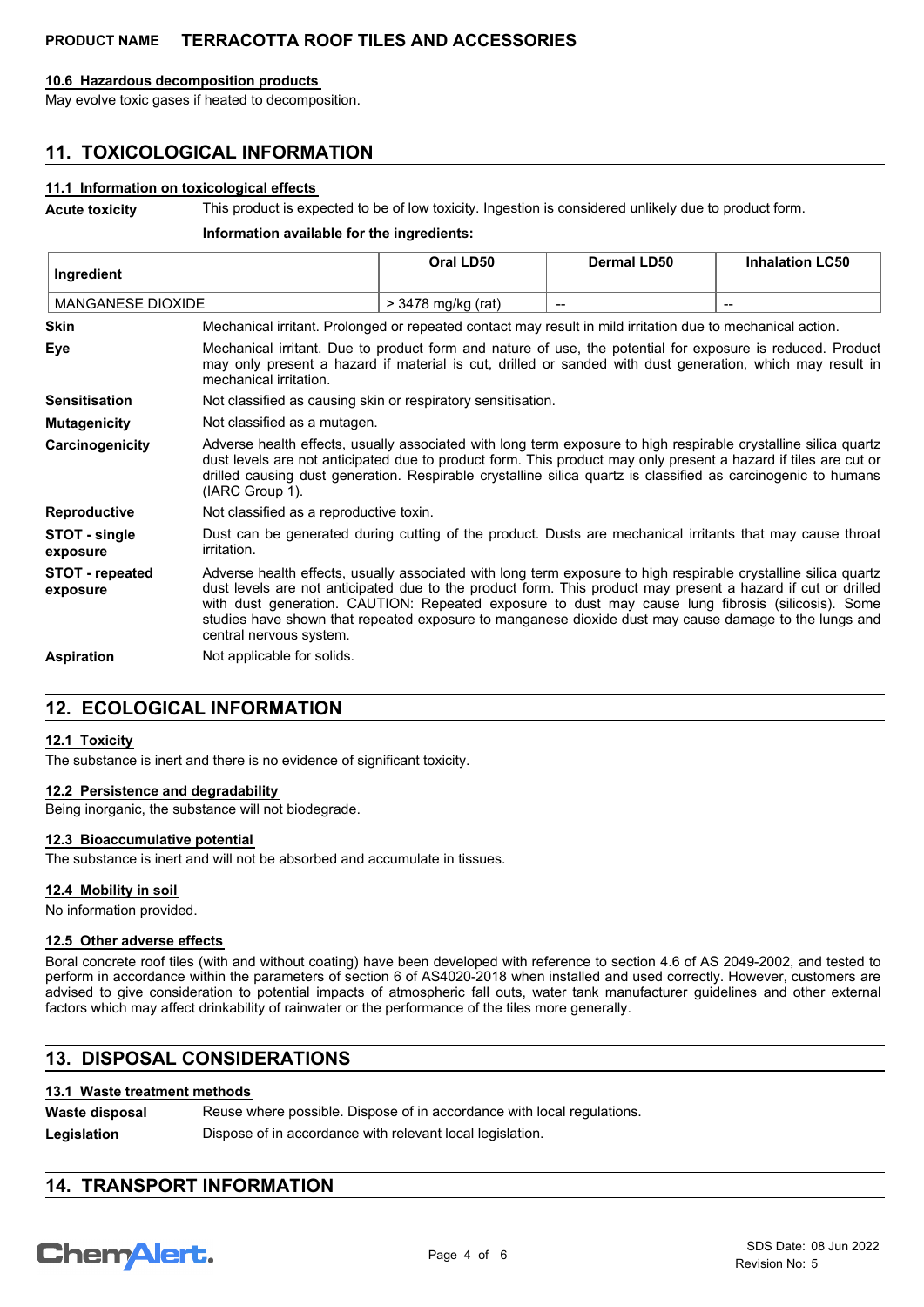## **NOT CLASSIFIED AS A DANGEROUS GOOD BY THE CRITERIA OF THE ADG CODE, IMDG OR IATA**

|                                     | <b>LAND TRANSPORT (ADG)</b> | <b>SEA TRANSPORT (IMDG / IMO)</b> | AIR TRANSPORT (IATA / ICAO) |
|-------------------------------------|-----------------------------|-----------------------------------|-----------------------------|
| 14.1 UN Number                      | None allocated.             | None allocated.                   | None allocated.             |
| 14.2 Proper<br><b>Shipping Name</b> | None allocated.             | None allocated.                   | None allocated.             |
| 14.3 Transport<br>hazard class      | None allocated.             | None allocated.                   | None allocated.             |
| 14.4 Packing Group                  | None allocated.             | None allocated.                   | None allocated.             |

#### **14.5 Environmental hazards**

No information provided.

#### **14.6 Special precautions for user**

**Hazchem code** None allocated.

## **15. REGULATORY INFORMATION**

#### **15.1 Safety, health and environmental regulations/legislation specific for the substance or mixture**

A poison schedule number has not been allocated to this product using the criteria in the Standard for the Uniform Scheduling of Medicines and Poisons (SUSMP). **Poison schedule** Safe Work Australia criteria is based on the Globally Harmonised System (GHS) of Classification and Labelling of Chemicals (GHS Revision 7). **Classifications**

#### **AUSTRALIA: AIIC (Australian Inventory of Industrial Chemicals)** All components are listed on AIIC, or are exempt. **Inventory listings**

## **16. OTHER INFORMATION**

PERSONAL PROTECTIVE EQUIPMENT GUIDELINES: The recommendation for protective equipment contained within this report is provided as a guide only. Factors such as form of product, method of application, working environment, quantity used, product concentration and the availability of engineering controls should be considered before final selection of personal protective equipment is made. **Additional information**

> HEALTH EFFECTS FROM EXPOSURE: It should be noted that the effects from exposure to this product will depend on several factors including: form of product; frequency and duration of use; quantity used; effectiveness of control measures; protective equipment used and method of application. Given that it is impractical to prepare a report which would encompass all possible scenarios, it is anticipated that users will assess the risks and apply control methods where appropriate.